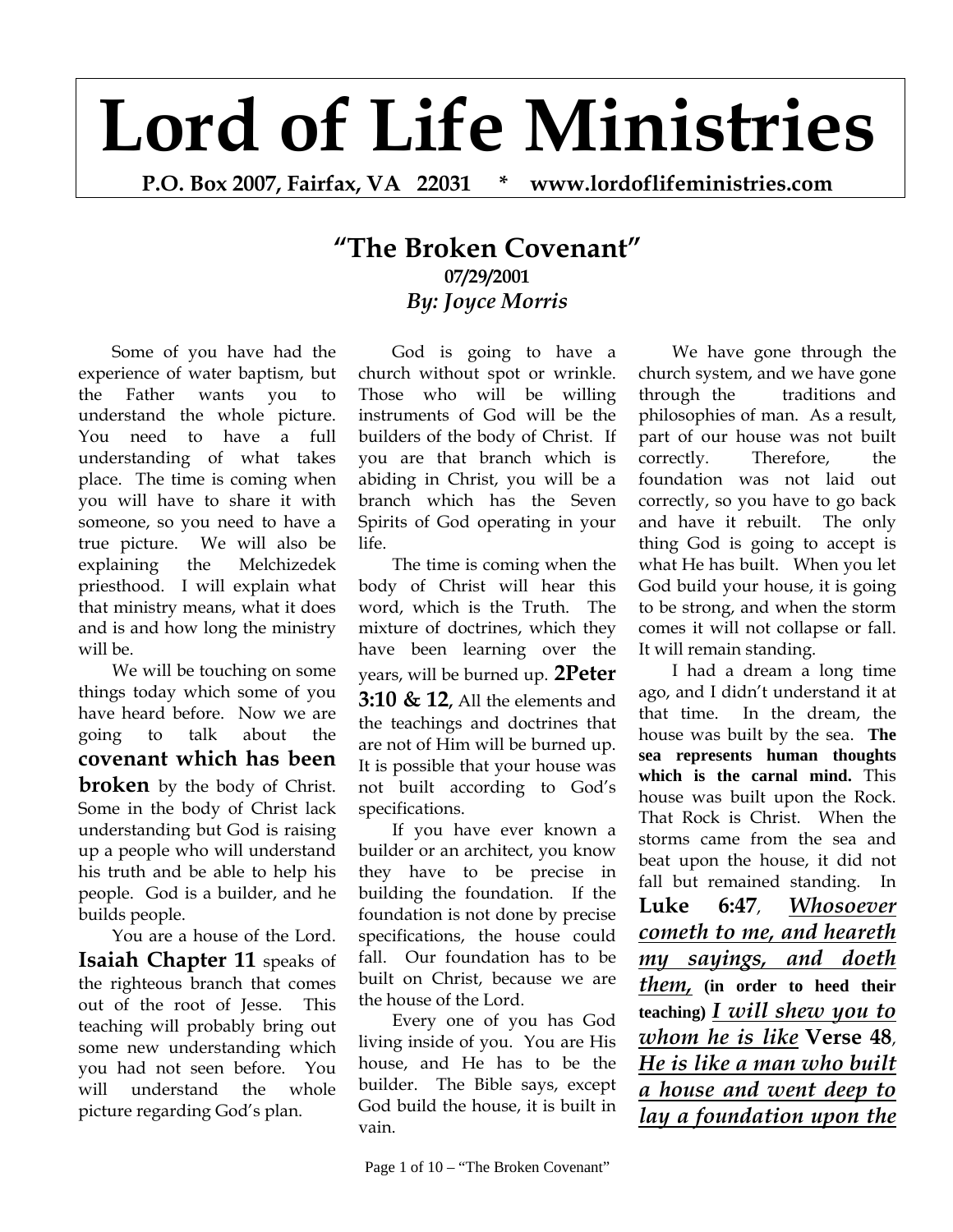*rock. When the flood arose, the current broke against the house and could not shake it or move it because it had been securely built or founded on a rock.* Everyone in this room needs to allow God to build your house correctly, and then you will be able to be a house builder.

God is a God of restoration and reconstruction. You all have been a house which has collapsed, been torn apart and rejected. There have been problems in your life and many ups and downs. So God has to tear down and then build up and restore all the years that the cankerworm has eaten. I am glad that God is a builder. He knows what he is doing. The only pattern that you are to follow is Jesus Christ. This is the problem with the body of Christ and the church today. Jesus said follow me. In this day, men are trying to find the right way. They are trying to find answers and solutions to the problems in their lives. Jesus said I am the Way, the Truth and the Life. There is no other individual whom you are to follow. If you follow Jesus, you will always end up in the right place, and your life will be established the way God wants it to be, and the house is being built correctly. God showed me a long time ago that Jesus is the pattern that we are to follow. I began to search the scriptures and to look at Jesus' walk. I saw the steps that he took. Each step also pointed the way for you and me. I realized that God wanted us to have the same experiences that

Jesus had. God also wants us to have the same walk that Jesus had and for us to be used as Jesus was used. He is in us and can do those greater works in God. The foundation must be laid and we need to know what the foundation is. God is the one who builds it. **John Chapter 3** says – *you must be born again.* That is where you start with Christ. As I have said before, you need to understand all this so that you can teach others and of course for your own sake. In **John Chapter 3,** *He said that which is flesh is flesh and that which is Spirit is spirit.*  He was saying that the Adam man is the fleshy nature, the carnal nature, and so therefore you must be regenerated. **(Born again)**. A birthing must take place. You must be birthed into that spiritual being again which you were before the fall – before you were born into that Adam nature. He was saying that there are three steps that you have to take in order to go through the process of that full birthing. In **John 3:3,** *Jesus said, verily, verily except a man be born again he cannot enter into the kingdom of God. So the first experience is the blood atonement in Jesus Christ)* When you know that he has forgiven you of your sins and you understand that he died for you, then you will be able to see the kingdom of God. But you still have not entered in. There are two more steps in order to enter into the kingdom of God. Flesh and blood cannot inherit the kingdom of God, so to enter into the kingdom of God; one must enter into a rest. It is a complete rest in your soul where you

totally cease from your own labors.

Everyone in this room has experienced the blood atonement in Christ. You know that he has forgiven you your sins and you accept that salvation by grace, not by works. You believe it by faith, and you accepted Jesus Christ as your personal Savior. There are two more steps that you must take. Some of God's sons have done away with this, but God showed me that we could not do away with this because it is part of man's salvation. You will see this as we go in the Word. Nicodemus said, What do you mean, Lord? Do you mean I have to go back in my mother's womb again to be born?" Jesus understood that Nicodemus was in his own natural thinking and that he was not thinking spiritually. Jesus said – verily, verily except a man be born of water. We know that some sons did away with the water baptism, but we see that that was not God's plan. One of the three steps that an individual must take in order for the foundation to be built is that he has to be baptized in water. Before we are finished today, you will know if you have received the correct baptism according to God's plan. God wants you to get the right one because He is the builder of the house. **If you experience the blood atonement in order to see the kingdom.**

But in order to enter the kingdom of God, you have to be born of water. The words say that you have to be born of water and the Spirit.

 Peter and the disciples understood that. God had an order and he said to the disciples I commission you to go to all the nations and baptize them in the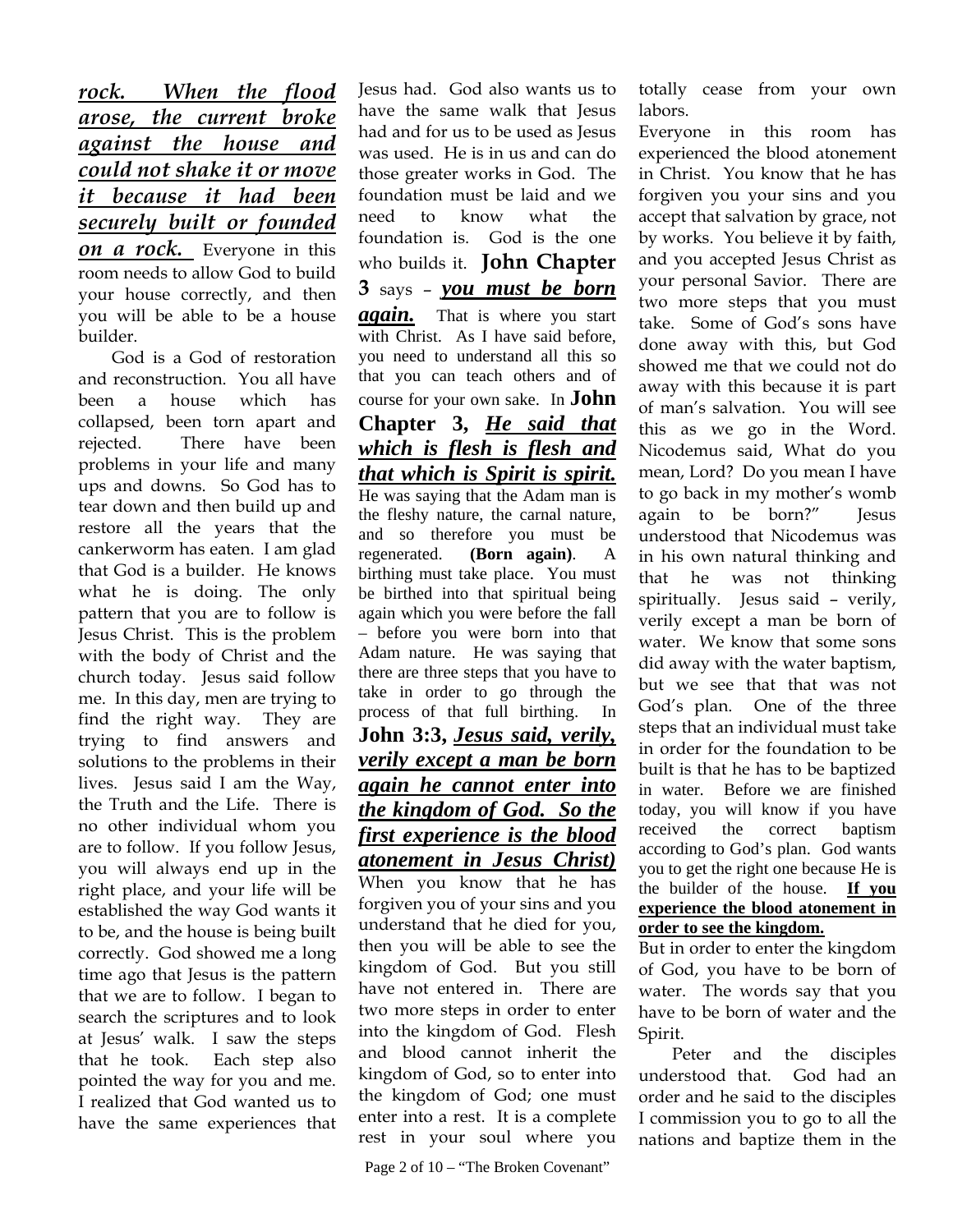name of the Father, Son and Holy Spirit. Notice that they did not baptize in the name of the Father, Son and Holy Spirit. They understood that Jesus was talking spiritually and that he was saying – go baptize them in my name. It was the **Nature** of Jesus. Father, Son and Holy Spirit are titles. Being baptized in water is to bring you into his nature, to have that old nature buried in the water. He was commissioning them to go to the nations and tell them that they must be baptized and the first thing that Peter did, in the book of **Acts**, was to tell them to repent and be baptized. Repent meaning to change your mind, your way of thinking. And be baptized in the name of the Lord Jesus Christ and then be filled with the Holy Spirit.

The three steps in building the foundation for one's house to be built on the Rock, which is Christ, are: **1. Blood of our Lord Jesus Christ. 2. Water Baptism. 3. Being filled with the Holy Spirit.** As I have said, these are the three things which will enable you to enter into the kingdom of God.

The water is very important and cannot be done away with. Some of God's people struggle and do not understand why they cannot overcome the world and why they keep rebelling all the time. They cannot understand why they are so stubborn. **1 John Chapter 5** says, *He that overcomes the world has come by these three witnesses. It says that the blood, the water and the Spirit are the three witnesses in the earth.* I

will show you why they are the three witnesses in the earth. We will go in the word, and we will see how important these experiences are. The word says, those that have come by the Spirit, the blood, and the water are those individuals who have overcome the world. You will truly be excited because the correct baptism consists of a marriage. You are marrying the Lord. It is your wedding. You are marrying the Lamb, the Lord Jesus Christ. Now to show you where man has broken God's covenant. God made a very important covenant with Abraham. Look at **Genesis 17:7,** *I will establish my covenant between me and thee and thy seed after thee in thy generations for an everlasting covenant, to be a God unto thee and to thy seed after thee***.** Notice – an everlasting covenant. This is a covenant that was to be forever. In V**erse 8,** *I will give unto thee and to thy seed after thee the land, wherein thou art a stranger, all the land of Canaan, for an everlasting possession; and I will be their God* V**erse 9,** *and God said to Abraham, thou shall keep my covenant therefore, thou and thy seed, after thee in this generation.* So this covenant was something that was supposed to be kept down through the generations. Moses did not keep it. God almost killed him because of it. Moses did get his act together finally

and obeyed God. In **Genesis 17:10,** *This is my covenant which ye shall keep between you and me and your seed after thee.* I realize this is the law, but we are going to take the law and lift it into the law of life and show you that it was carried all the way through, even through Christ. **He said – to repent – This is my covenant, which you shall keep.** Every man-child among you. Every individual who is to come into the maturity of Christ. God has given us the Holy Spirit that we might become sons and come into maturity, that we might grow up. Remember, perfection means maturity. That we might not be children and immature, emotional Christians, but that we would grow up in God. In **Verse 12,** *He said he that is eight days old shall be circumcised among you, every man child in your generations.* **Verse 11,** *Ye shall circumcise the flesh of your foreskin, and it shall be a token of the covenant between me and you.* We understand that the circumcision was for a man-child and the part that was cut off represented the Adam man; that flesh that is totally contrary to the nature of God. **Eight means new beginning.**  Circumcision was mentioned many times in the Old Testament and was very important. Even when Joshua brought all the people over to Jordan, he had to circumcise them and then they all camped around. It was a painful experience. **Genesis 17:14,**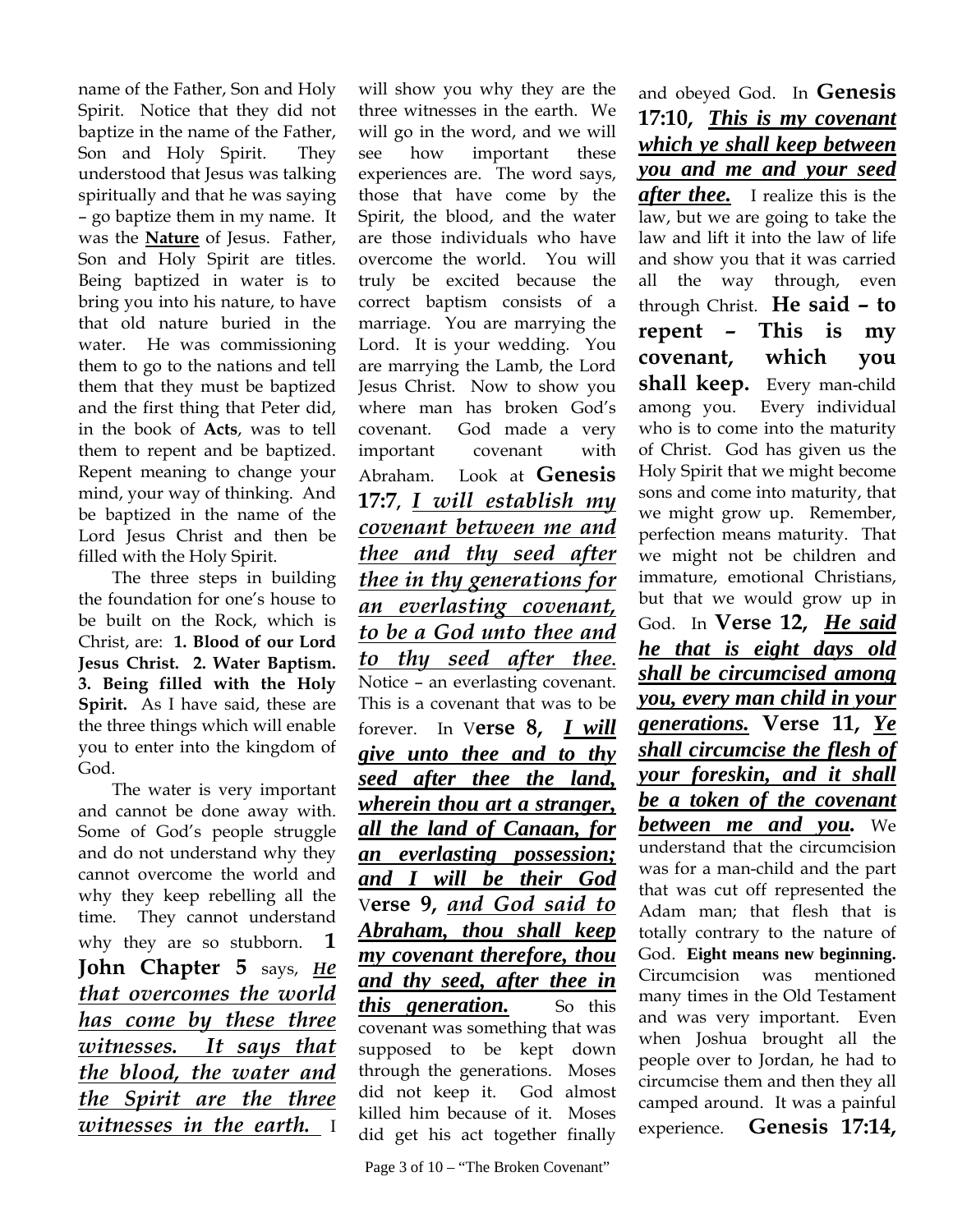*The uncircumcised man child whose flesh of his foreskin is not circumcised, that soul shall be cut off from his people, he has broken my covenant.* Every individual who is called to the order of the Melchizedek priesthood and to the company of that man-child has to experience the circumcision. God lifts this up into the spirit for you and me. How can that happen for us? It is simple. It is not complicated. There is no male or female in the kingdom of God, so that means it is for everyone. In the Old Testament the priests took aside a man-child, and they had to be washed before any priestly garments could be put on them. Jesus understood why he had to go into the water. He is the pattern. He couldn't go into the water until the appointed time. In **Colossians 2:8,** *Beware lest any man spoil you through philosophy and vain deceit, after the tradition of men, after the rudiments of the world and not after Christ.* 

I was baptized two times, and the Lord honored it because of the way my mind worked. When I was twelve years old and a Baptist, I was told to be baptized, so I was. Many years later I was in Jerusalem at the Jordan River. Everyone was being baptized, so I went and got baptized, too. Years after that, I came into the kingdom of God and had an understanding of the kingdom of God and the Melchizedek order. The Lord spoke to me and told me I did not get the correct baptism. You did

not get your house built upon Christ, but you got it on traditions and man's doctrines. It was not by My Spirit. There is an appointed time for My sons. There was an appointed time for you to come to the water. There was an appointed time for Jesus. He understood that when he was thirty years old. That is when he went to the water. It was God's appointed day. Jesus understood that God had ordained that particular day and why he had to come into the water. That was purposed for a priest who was coming into the order of the Melchizedek priesthood, and he knew he had to be washed in order to come into that. When you come in the appointed time, it will be Christ washing you. In

**John 13:4, When Jesus was getting ready to die, he took his garments off. He became naked.**  Why was he doing that? He was doing that because you and I were naked without him. We are naked in that carnal nature. He took his garments off and wrapped himself in a towel. Then he began to wash the disciples. Peter said – Do not wash me. Jesus said if I do not wash you, you will have no part of me. Christ has to wash us. It has to be him doing it and not by traditions, philosophies and doctrines of man. It has to be by the Spirit. No man can even come to God unless God draws him by the Spirit. You cannot say here I am; I've done it all. It is God who draws us. It is the same thing in coming to the water. It is a part of your salvation. It is a part of your birthing into the nature of God, into the nature of Christ, and that is why God

wants you to understand how important it is.

Notice how the circumcision takes place for us today. Not under the law. Those poor little boys! But today the circumcision continues on since the covenant that God made with Abraham. **Romans 15:8,** *Now I say that Jesus Christ was a minister of the circumcision for the truth of God, to confirm the promises made with the fathers.* That means he ministered on it. He knew what he was talking about. How is man circumcised today? It is a circumcision of the heart, of the consciousness of the mind. We will see how this is a part of your birthing. Look at **Colossians 2:9,** *For to Him dwelleth all the fullness of the Godhead bodily.* **Verse 10**, *you are complete in him.* You have Jesus in you, but you must come into Him. The water baptism is an entrance to the ark of safety, to enter into Christ. When you come into the water, you are going right into him. The glory is not only in you, but you are also coming into the glory. Christ in you the hope of Glory. But you do not have the glory until you come into Him. When you do come into Him, God sees you as complete. After you come in the water baptism, you will go through the wilderness and fire. Some of you who have been water baptized do not understand why you had to go through the fire and the wilderness. When you come out of the water, God sees you as being married to Him. God spoke one time and said - **My**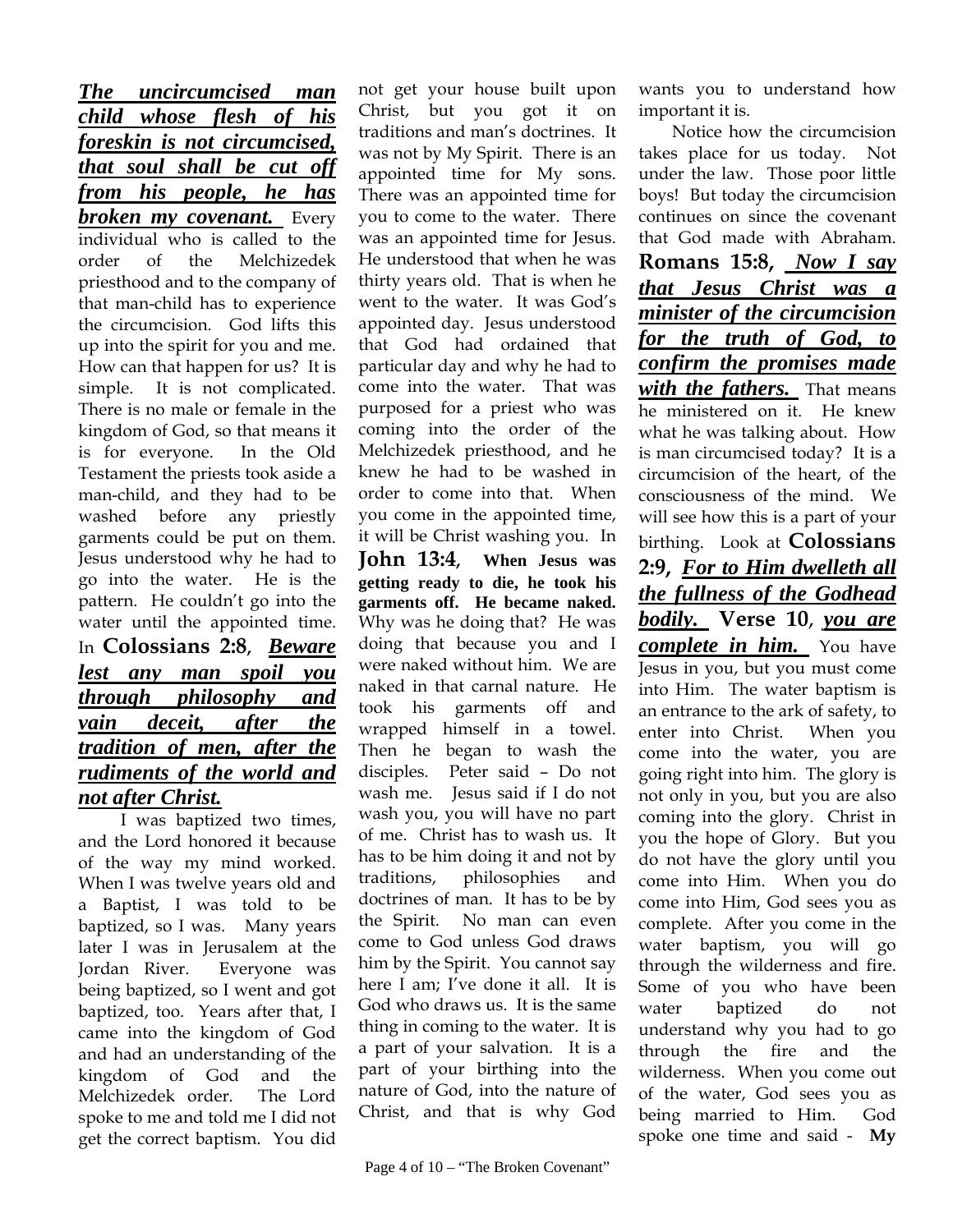**people do not want to marry me. They want a relationship but not a marriage.** Just as today, people in the natural world want a relationship but not a marriage. God said if they marry me, they have to make a decision to take my name. Remember, name means nature. In the natural, if you take your mate's name, his goods are your goods. That does not hold true if you do not take his name. When you come to the water and you are marrying him, whatever he has is yours also. Then too, you will partake of his suffering. You are making a commitment to God. You have decided to serve him for the remainder of your life. You are making a public statement that you are willing to be set apart unto him to be a minister and a kingly priest throughout eternity. But you have to be washed by Christ. In **Exodus 18** you can read about the consecration of the priests and where they are consecrating people to be priests unto God. This is what God does with every individual who is water baptized according to God's way and makes each individual a priest unto the Lord. We will explain what a priest is and what a king is at a later teaching. Notice before they could take that office, Moses had to wash every one of them before he put the priestly garments on. When you come to the water, you will be clothed with a robe of righteousness. In **Colossians 2:10** it says, *You are complete in him, which is the head of all principalities*  and powers. God said, "When they come into me, I see them complete," and then he explained

to me that if you want to make a dress you have to have a pattern. He said, "I am the pattern. As for the dress, you see a picture of the finished product on the front of the pattern envelope. When my people come this way, I see them complete. You use a sewing machine to put the pieces together in making a dress. When they come, I do see them complete, but I have to take the parts that are not like me. Those parts have to be burned up with fire and removed until they come to full maturity in me." That makes it very clear.

How do we see the circumcision? I will show you in the scriptures. It is very clear. **Colossians 2:11** reads, *In whom also ye are circumcised with the circumcision made with hands.* How could that be? That means that when we come to the water, it is the Spirit of God that is doing the operation. It is Christ who is performing it. **Verse 11** goes on to say, *in putting off the body of the sins of the flesh by the circumcision of Christ.* When you come to the water, you are putting off of the body the sins of the flesh by the circumcision of Christ. So, instead of it being done by man, it is being done by Christ. Now some say it is done by the Spirit, but if they read on down further, it says *buried with him in baptism.* Do you throw that out? No, we cannot. The circumcision happens when you are buried with him in baptism. Some of God's people have not

gotten the baptism the way God

wants it to be done. Some did not get buried. If you come to this one, you will get the right one. You will get the real thing, and you will have an experience with God.

Why do you need the circumcision of the flesh or of the heart? You need it because it is the covenant that God made with Abraham in the very beginning. This is how God deals with the old man. Until you come this way, you are married to two men. **Romans Chapter 7** says , *God's people have been married to two men.*As long as that first man is alive, you are having a relationship with Adam, which is your self-will, and then you are also trying to have a relationship with God. Then you wonder why your life is so difficult and why you go through ups and downs all the time. It is because you are having a relationship with two men. **(Spiritual representation.)** If you come the correct way, you will have the old man buried, and then you need to reckon him to be dead. It is very important for you to come into Christ, and I will tell you why. It is because that is the ark of safety. **Romans Chapter 6,** It is very interesting that in each one of these chapters we find these words. *Know ye not that so many of us were baptized into Jesus Christ.* There is that entrance again. **John Chapter 3,** *Except a man be born of water and of the Spirit, he cannot enter into the kingdom of God.* What is the kingdom of God? It is righteousness, peace and joy in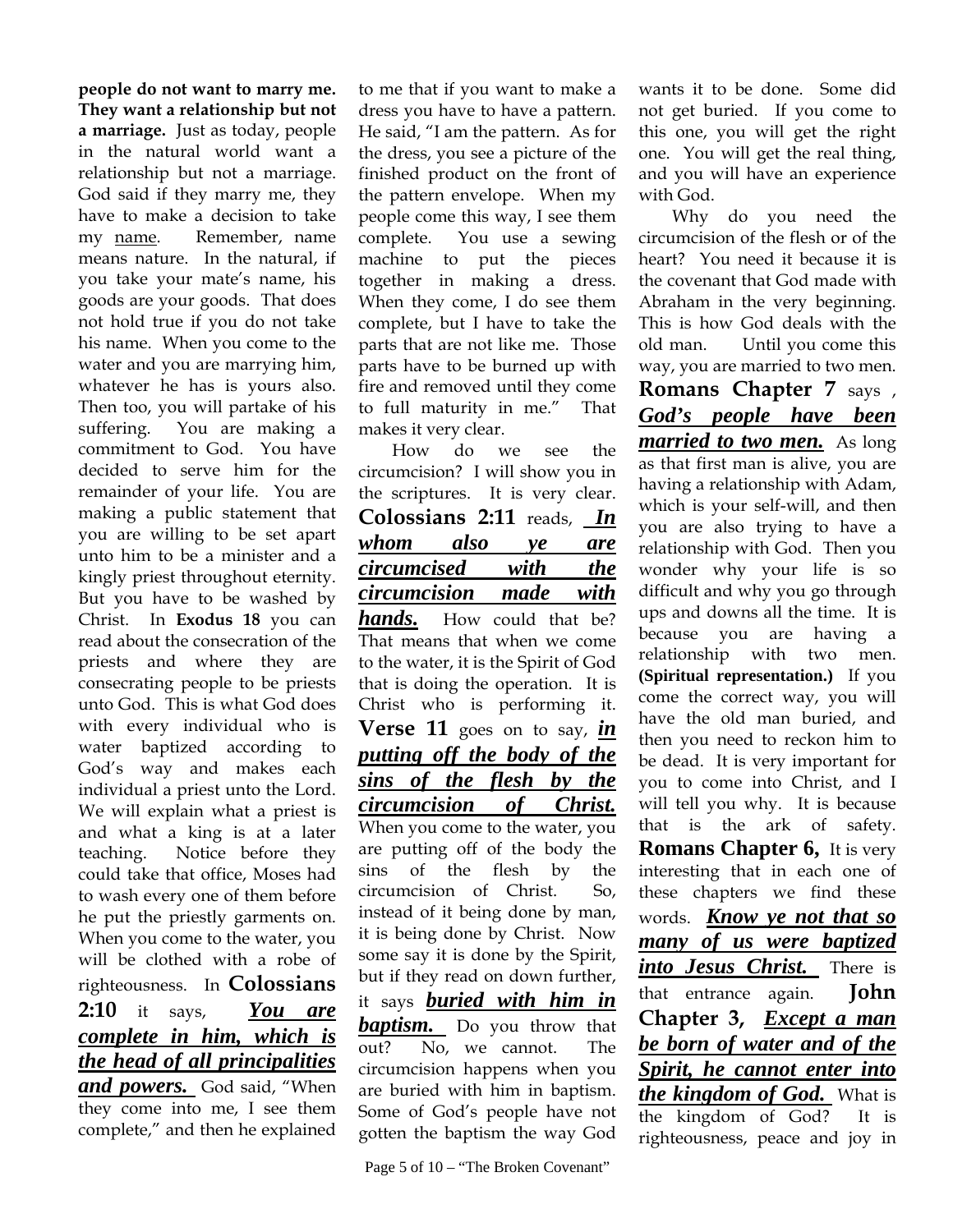the Holy Spirit. Rest in your soul. *Know ye not that so many of us as were baptized into his death.* So this is a death ceremony - death and life. It takes death to bring life. It takes death of that self-centered nature to bring you into that resurrection life that is in Christ. We do not have to go to the cross like Jesus did. The water baptism is symbolic of your going to the cross. **Verse 4,** *Therefore they are buried with him by baptism unto death; that like as Christ was raised up from the dead by the glory of the Father, even so we also should walk in newness of life.*In other words, the death process is to bring you into the same walk that Christ had. Into that resurrection life. In **Matthew 3:7** you read that before Jesus was baptized, John the Baptist was a representation of the old order. He was baptizing according to the understanding at that time. He was yelling at the Pharisees and Sadducees when he said – O ye generation of vipers. A viper is a snake. He was saying you people are carnal, having the Adam nature. You people are self-centered. Where are the fruits? They never came into the nature of God. So water baptism wasn't getting the job done. It couldn't. The Levitical order could not bring an individual into perfection. A new order had to come on the scene. One that would bring life to people and bring them into perfection, which means maturity. In **verse 10** John the Baptist says there is going to be one who will lay the axe to the

root of the tree. He is going to Baptize you with the Holy Ghost and with fire. This water baptism is a baptism of fire. Many years ago I argued with God because he told me that I had to be baptized correctly. After making many excuses and trying to get out of being baptized again, He told me that if I didn't do this he would not be able to use me for what he was getting ready to do in my life. He said I needed to obey him and not man. I did not fully understand, but I obeyed. He said go to the water and I will open up your heavens, your mind and your understanding. I will never forget that coming out of the water, the fire of God came all over me. I knew this was God, and my walk immediately began to change. It is a baptism, which will cause you to go into the wilderness. Immediately after Jesus was baptized, he was filled with the Holy Spirit and then was driven into the wilderness. Some of you here know about being driven into the wilderness. Why? Because the baptism will bring everything to the surface. Everything that is in you that is not like Christ. The wilderness is to prove, try and test you and show you what is in your heart. It is not to condemn you but to help you to be willing to let God consume that which is not like him. In **Matthew Chapter 3** it says, *that this baptism of fire is an unquenchable fire.* It does not go out. As you experience the baptism of fire, it will continue to burn out those things in you that are not like Him. You will finally come into full maturity where the glory of God will be upon you. You are

called to the glory of God. That is your inheritance. As you go through the wilderness, after the baptism, you will see that you may stay longer than necessary but only because you may be slow to allow God to deal with certain areas. This brings life. God is bringing a company of people into resurrection life. They will minister nothing but life. They are totally coming out of the death realm, which is nothing but corruption in the mind. Thoughts that are not like Christ. They are totally coming into the nature of God. It is the nature of God that will heal the nations and set creation free. It is not what man is saying. We sang that song – There is something about that name. Kingdoms will pass away, but Christ's name will always remain. You cannot get rid of the nature of God. The wicked will be cut off from the earth. The wicked is that other nature. God commands you to come this way. It is his covenant. When we do not come this way, we break the covenant. Study **Romans Chapter 6.** When you go into that water, you need to know that the old man is being buried. Not everyone will come this way or see eye to eye. When you come into Christ, it is an entrance of coming into him. You can look at a building and you see only the outside of it. But when you enter inside, you see so much more of that building. In **Galatians 3:26,** *For ye all are sons of God by faith in Christ Jesus***. Verse 27,** *For as many of you have been baptized into Christ have put on Christ.* **Verse 28,**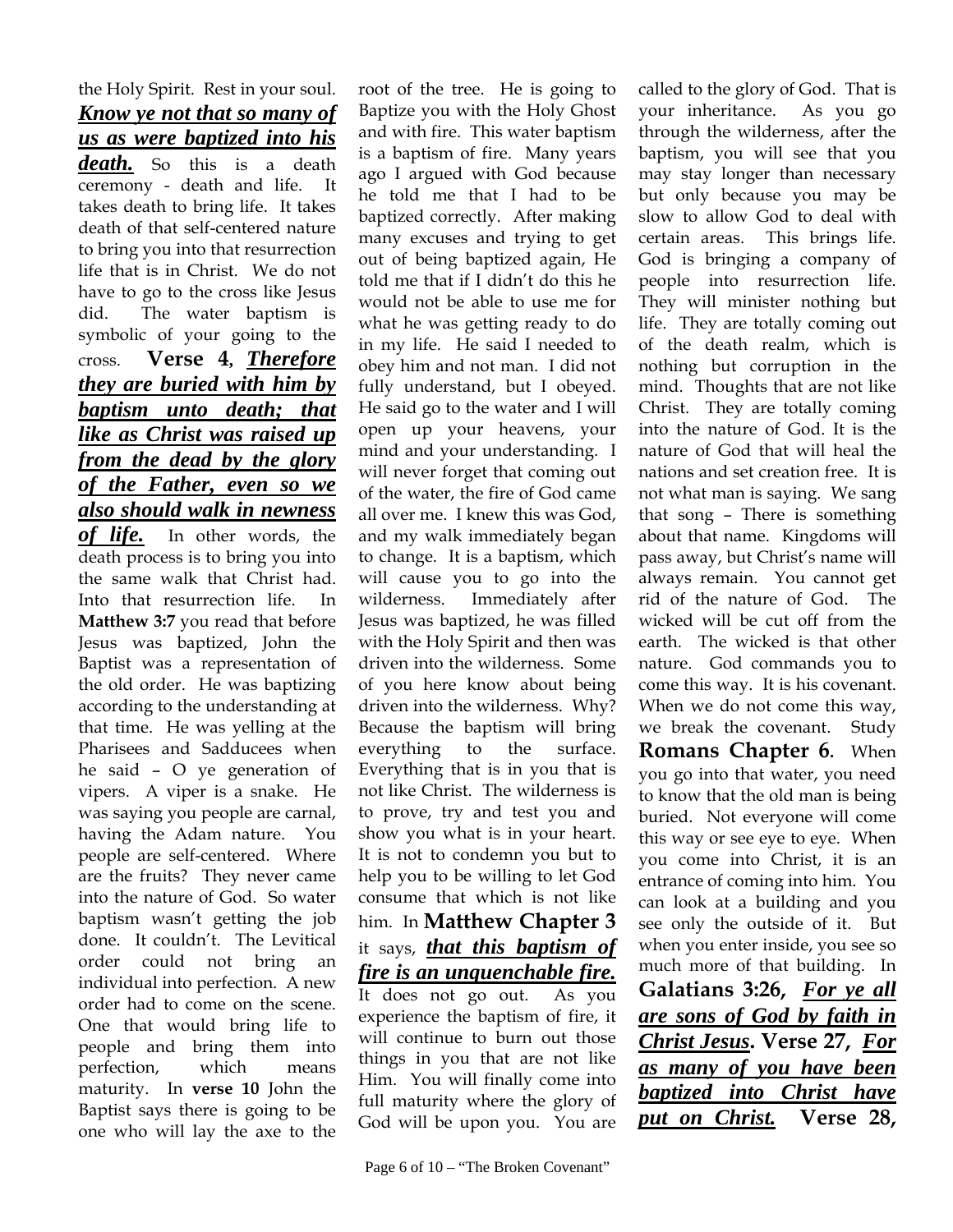*There is neither Jew nor Greek, there is neither bond nor free. There is neither male nor female, for ye all are one in Christ Jesus.* This is where the oneness starts. *Verse 29, and if ye be Christ's, then ye are Abraham's, seeds and heirs according to the promise I Peter 3:18, For Christ also hath suffered for sins, the just for the unjust,* so he suffered for your sins so that he could bring you to God.*Verse 18 continues – that he might bring us to God, being put to death in the flesh, but quickened by the Spirit Verse 19 By which also he went and preached to the spirits in prison.* It said Jesus descended into hell in the lower parts of the earth, so he was descending in man's mind; people who had died. These are the spirits who were in prison. *Verse 20 which sometimes were disobedient when once the long suffering of God waited in the days of Noah, while the ark was preparing wherein few, that is, eight souls were saved by water.*  Take notice; this is very important. The condition that existed at that time, in Genesis; there were sons of God. These sons went into the daughters of men; they refused to obey the Lord. They refused to walk with God and kept living in their souls. They were living in their emotions and feelings; their own desires and self-centeredness.

God was very patient, but then one day he said he was going to bring an end to all flesh. So shall it be again. The Lord shall bring about whatever it takes to bring an end to all flesh. He will judge the carnal man. Esau shall be judged. The wicked shall be removed. Genesis says he removed the wicked by water. The Bible says that man at that time, had every evil imagination and thought against Christ and he disobeyed God. God was sorry that he even created Man. There was only one man of all these people who was walking with God. Now that is something to think about. The only way you can walk with God is to obey him. God called Noah a righteous man. A just and perfect man at that time. Noah started building the ark, and they all thought he was crazy. Now God is building the ark. Christ is that ark of safety. You have to come into that ark. You have to come into Christ. In the days of Noah, the ark was a natural ark that he was building. All the dimensions; the first, second and third floor are speaking of the body, soul and spirit. The building (ark) was made out of a particular type of wood. All the dimensions were a representation of you and me, being built into the nature of God. It only had one window. That window was set above so that you had to look up to the heavens. There were no side windows. It is the same thing with us. God is telling us to walk in the Spirit and keep looking above our circumstances, and situations, to him. Not to look outside ourselves at the chaos all around us. We are to look to God, walk in the Spirit,

and believe in him, rely on him and trust and depend on him. In **Matthew** – Jesus said the day is coming that he will shut the door. What door is he shutting? The door that is the entrance to enter into him. The entrance into the ark. It will be the wise who will enter in. The foolish will not. We are living in the days of Noah right now. We are living in the time that God had spoken of: wickedness; men's hearts waxing cold; men turning farther and farther away from God. We see that once again God will bring judgment upon the flesh man. But those who have entered into the ark; into Christ, and they who are abiding in Christ are in the ark of safety. It is a part of your salvation and safety, abiding in Christ and entering into the ark. God said that he was going to bring an end to all flesh by water. When you come into the water baptism, your flesh is being buried. The old man is being buried, and you are being saved by water. Man is made of 80% water. Here God said these people were saved by water. All your wicked thoughts and your carnal ways will be destroyed. When you come to the water, your heavens will be opened up, just like it happened to Jesus. Your understanding of God will be opened like never before. As God increases the waters of your understanding, you are lifted up above the earth just as the ark was raised up by the waters in the natural.

The ark ended up on Mt. Ararat which means (**rest)**. So here we have it again; blood, water and spirit. In **1 Peter 3:20,** *it says, which*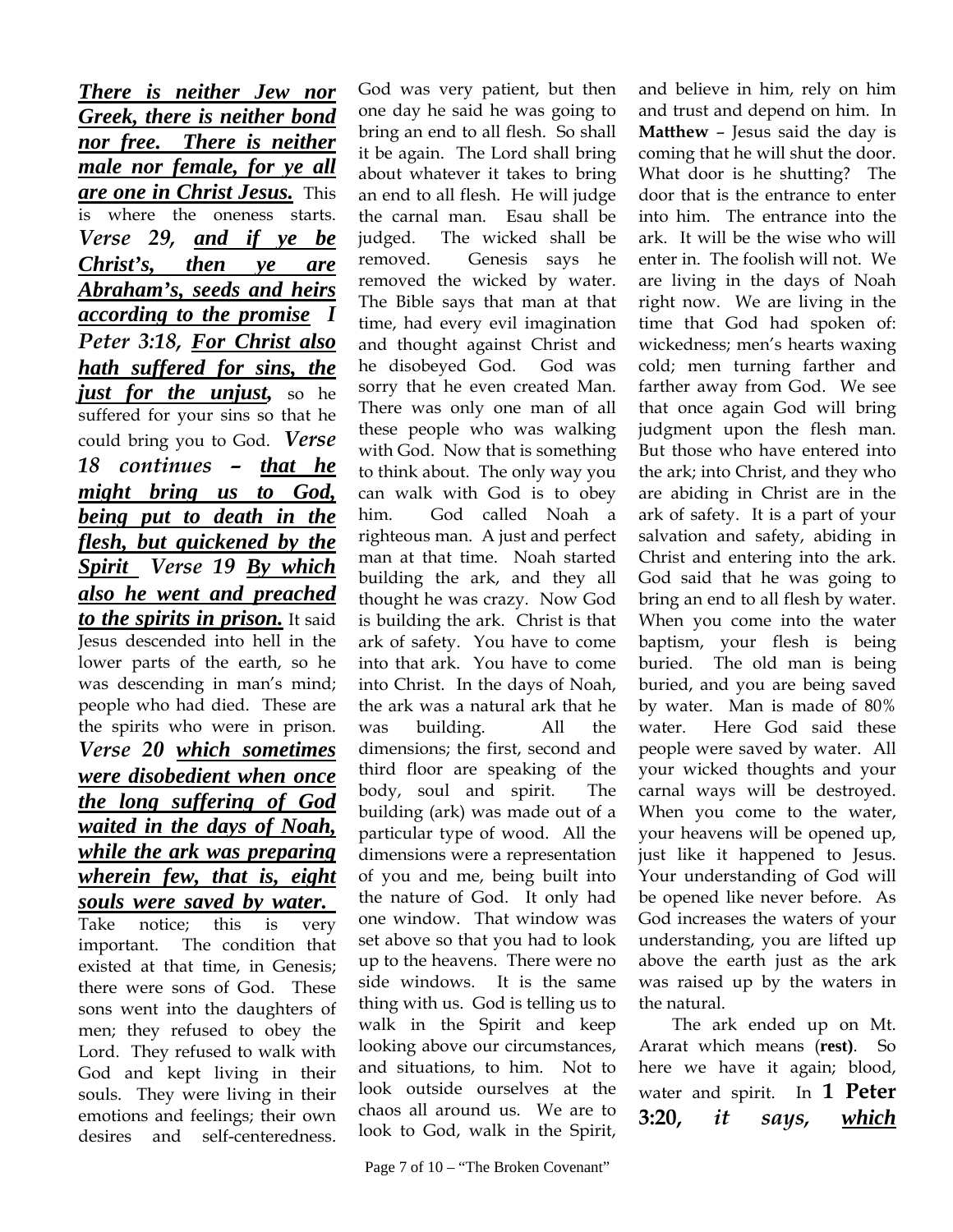*sometime were disobedient when once the long suffering of God waited in the days of Noah, while the ark was a-preparing wherein few, that is, eight souls were saved by water.* **1 Peter 3:21** *The like figure where into even baptism doth also now save us.* So it is a part of the salvation, a part of the birthing. It is also a part of the entering into Christ and into the ark. You can see how important the baptism is. You might say – well, Sister Joyce, I have had this experience. You may have had the experience, but you also need the full understanding of what takes place. You will be teaching this somewhere down the line to someone else. This understanding is essential for you in order that God can bring you to the place he has for you. Naaman had leprosy. Leprosy is the representation of the body of the sins of the flesh. Naaman was a Captain in the Army, a mighty man of valor at that time. He was told to go to a prophet to be healed. The prophet told him to go to the Jordan and dip himself seven times. Namaan was angry. Why do I have to do that? He can just lay hands on me and heal me. A servant said you need to humble yourself and do what the prophet says. Swallow your pride. Seven means perfection and completeness, and that was the reason for dipping himself seven times. We take you in the water and you get quiet enough before you go into the water so that you have your mind on what you are doing and you

understand what is happening. God says whatever he wants to say to you. God performs an operation on you when you are under the water for that moment. You do have an experience. It is all done by the Spirit, and God always gets results. Later you will experience a change in your life. I thank God that I obeyed him, and you will, too. It is an ark of safety. It is God commanding us to obey him. In **Colossians** *2:12, buried with him in baptism wherein also ye are risen with him through the faith of the operation of God, who hath raised him from the dead.* **Verse 13,** *and you, being dead in your sins and the uncircumcision of your flesh, hath he quickened together with him, having forgiven you all trespasses.* Again, it is a part of being born again; of that birthing process. In **Verse 14**, look at what he blots out. *Blotting out the handwriting of ordinances that was against us, which was contrary to us, and took it out of the way, nailing it to his cross.* We have seen people delivered and healed and have seen people experience that marriage with the Lord. Look at **Isaiah 4:1,** *In that day seven women shall take hold of one man***.** These seven women mentioned are speaking of the entire body of Christ. Seven means complete. The one man that the Church is taking is Adam, the flesh man. They want their own apparel and their own

bread. They refuse to come to the water to be baptized by Christ. They want their own garments, and they do not want a marriage or a commitment to God. They do not want to be separated unto the Lord. We have seen people in bondage to their flesh and in bondage to spirits and many other things. But when they come this way, it is part of their deliverance. People have come out of the water, and their countenance is so changed. It looks like the face of a child.

I taught on the baptism at a prison for about two years. There was no facility to baptize the men, but God gave me a vision of a bathtub. I couldn't believe it. God was telling me to baptize these men in a bathtub. Some of the guys were six feet tall. I was coming down the road, and the Lord said stop at that antique store. There was to be a bathtub there. On the front porch was a very small tub. It was little and short. I asked the woman if they had another bathtub. When I said she must have another one, she insisted that they did not. Her husband appeared and he said sure we have one in the back. It was dirty and full of leaves and debris, but I took it, got it in the truck, and we cleaned it up for use at the prison. God gave me the number twelve. He said there would be twelve baptized that day. The Lord did the baptisms in the carpenter's room. He said because it is done by my Spirit and it is the appointed time, you will see results. When I was going up the road, God showed me how to get each individual to go completely under the water. It was so simple. The whole body was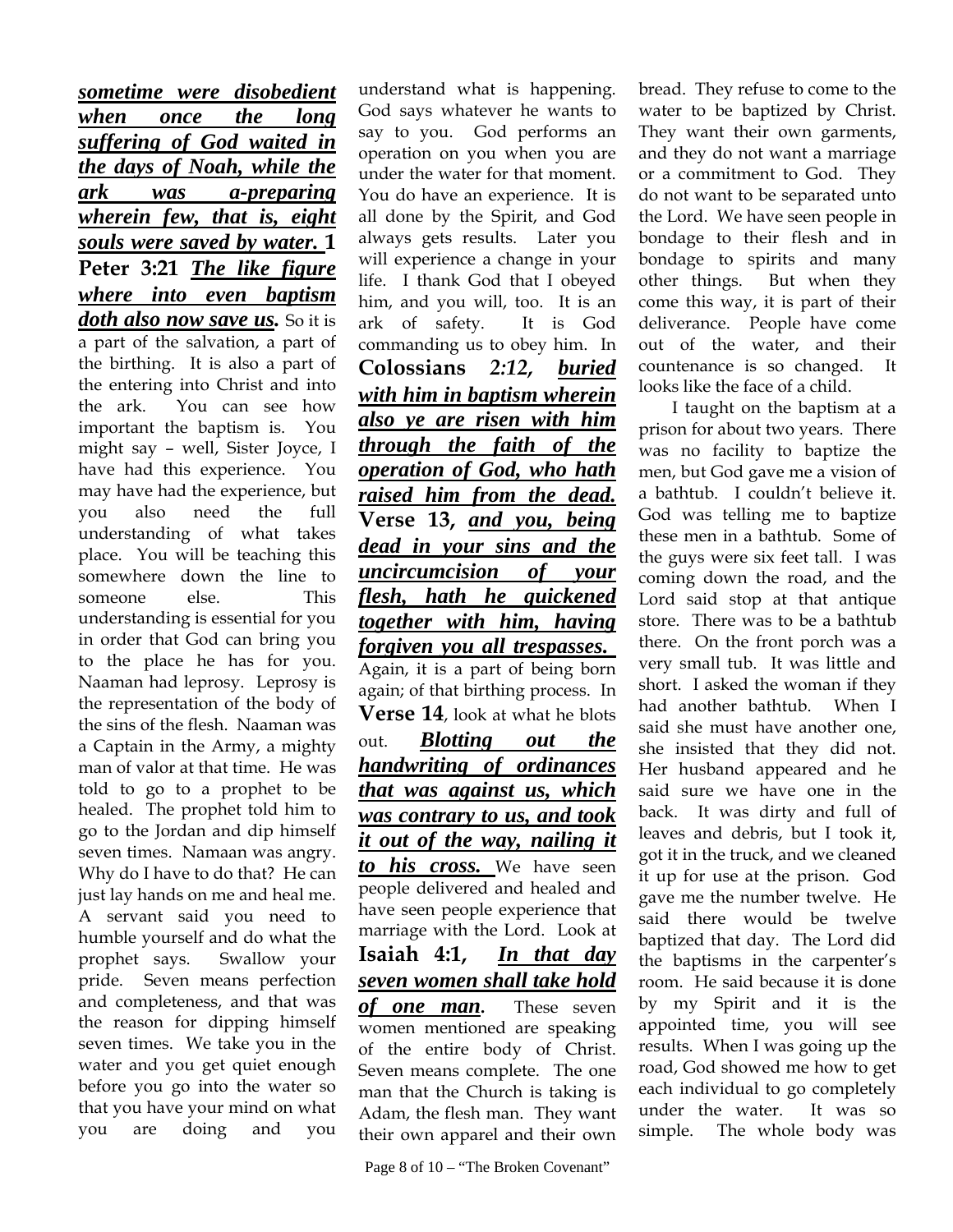buried in the water in that tub. There were all kinds of men there. One had murdered more than one person and had been in prison most of his life. God told me to tell that man how much he loved him. This man had been watching, and he saw what the Lord was doing. He saw people being touched by the Lord, and he saw the fire of the Lord. He saw people's countenances as they came out of the water. He said, please let me be baptized. That man went into the water and came out a new man. His whole face changed just like Namaan. I began to see that this, without a doubt, was of God and I've never laid it down. One of God's sons in the kingdom message did away with the water baptism because of **Hebrews Chapter 6** where it says, *let us go on to perfection and leave the doctrine of baptisms.* But God showed me that we need to leave the doctrines of baptism when you have it done correctly. If you have not gotten it done correctly, you need to go back and have it done according to God's instructions. Having done that, you leave the baptism and go on to perfection, which is maturity in Christ. You never need to go back again when it is done right. It must be at God's appointed time, and also the individual who is imparting it must have the anointing and the revelation of it. We have all been through the system; been baptized through doctrines and/or baptized through the church. This water baptism is a higher level of baptism. It is the order or God and not the order of man. If you

come in the order of God, you will get results. If you come in the order of man, you will not get results. You will not change, and you will just go through the formality. This is the realm of the Spirit, and it is to bring you into a higher order of God, which is the kingdom of God, which is the Melchizedek priesthood. If you are going to be in that order, you have to come this way, because every man-child that does not come this way cannot enter in. God looks at his word, and he performs it. God said there are many things that you have to build and do. If you do not follow the instructions, you do not build it correctly it will eventually fall apart. If you bake a cake, you must follow the instructions, or it will not turn out. Many of God's sons have not entered into that resurrection life because they were not baked correctly. You come out of the oven (God's fire) and into the resurrection life in Christ. In **Ezekiel Chapter 44,** God was very mad at the priests. He said, *you have brought my people into the holy of holies, into my sanctuary and they have not been circumcised.* God wants this to happen in everyone's life because that is part of your salvation. You cannot do away with it. I have been in this ministry for 26 years and have had people come against me on this, and God will not let me go. It is part of the birthing and regeneration to overcome the world and those things that are in you and me that he wants to deal with. The Catholic Church sprinkles, and they feel the job is done. Let me

show you why he wants you to come to the water. In **Ezekiel Chapter 36:24, 25, 26,** this is the way he gives you a new heart. **He has to circumcise that old heart.** He gives you a heart for him. Some of you got baptized, and all that stuff has been coming up and surfacing and you have had to take a good look at it. God has to change your heart into the mind of Christ. *I will take you out of all countries and will bring you into your own land. Then will I sprinkle (immerse) you and you shall be clean.* They took that word sprinkle, but in the Greek and Hebrew it means douse or immerse. Some say you do not have to be immersed; just sprinkle. If they had gotten in the Spirit and sought the Lord and also looked at the pattern of Jesus, they would know how God wants it done. Iesus was immersed in the water. He went down in the water and was brought back up out of the water, and that is when he received the Holy Spirit and went right into the ministry. Every one of you has a calling on your life, and that calling is for God to use you for his glory. These are the steps that you must take in order to operate successfully in what he has called you to do. **Verse 26,** *I will give you a new heart and a new spirit will I put within you; I will take away the stony heart out of your flesh, and I will give you an heart of flesh. (Heart that has love, compassion and mercy) a heart that is not cold and calloused).* **Verse**